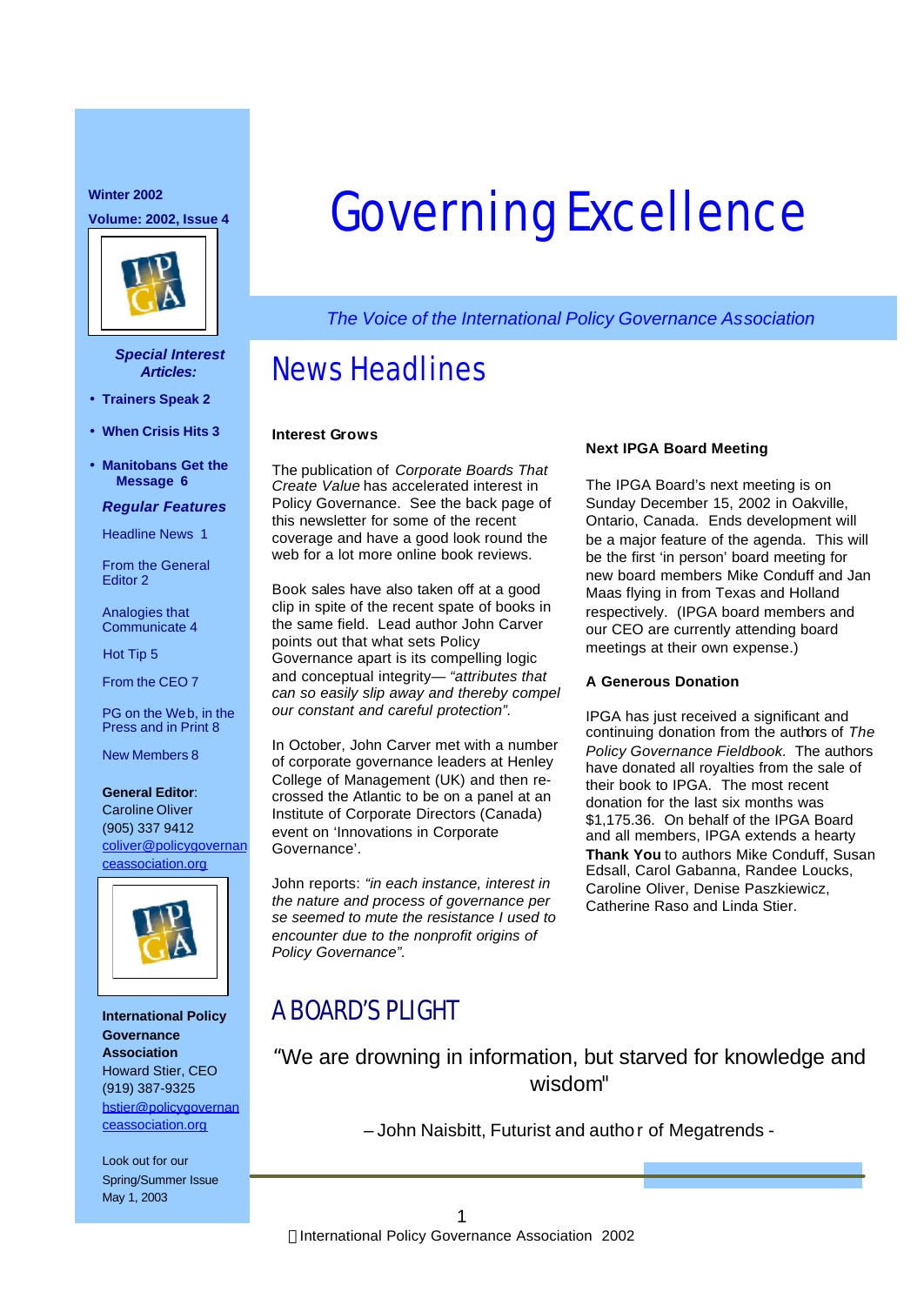## Governance Excellence

## Page 2 of 8



## And Another Thing ……. From the General Editor

Albert Einstein once said that if you can't explain something to a six year old, you probably don't understand it yourself. Now there's a challenge!

Why not try describing

## THE TRAINERS SPEAK

*Two researchers, Jeffrey Brudney and Patricia Nobbie, recently published the results of their analysis of a survey of fifty-one Policy Governance Academy graduates (1996-1998).*

*"what the researchers do not seem to recognize is that those challenges exist however those boards choose to govern"*

*Patricia Nobbie was the winner of the 2002 Best Dissertation Award from the Association for Research on Nonprofit Organizations and Voluntary Action (ARNOVA) for her work on this study.*

The aim of this research was to discover a) whether trainer-consultants maintain the Policy Governance model as a coherent whole or teach only parts of it b) what they perceive as the major challenges for nonproft boards in implementing the model and c) what contextual factors they feel affect implementation across nonprofits with different characteristics.

The total number of boards trained by the surveyed consultants was 569. Over half of the respondents who use Policy Governance to train boards, use the model "entirely and exclusively".

Trainers were given a series of questions to rank under various topics. The researchers drew the questions from several of John Carver's publications including *Boards That Make A Difference*.

Conclusions include: The Policy Governance concepts acquaintance and let me know how you get on. As we all know, children can say the wisest things. According to Piaget, six year olds are able to

Policy Governance to a six year old of your

think only in one direction and only in symbolic forms. They also have difficulty seeing another person's point of view. Sounds like we have our work cut out!

that are most difficult to implement are distinguishing Ends from means and focusing board meetings solely on policy. Almost all consultants believe that Policy Governance has the potential to improve the effectiveness of all types of non-profit organizations. The large majority of consultants also believe that it is more difficult to implement in organizations where the board is also playing the staff role or has more than 15 members.

Interestingly in the light of the IPGA's focus on communicating Policy Governance, Brudney and Nobbie suggest that respondents' comments "… acknowledge their own difficulties in imparting the nuances of the model, as well as the difficulties of board members in trying to absorb it".

*'Governing Excellence' Editors' Comment:* One problem with the researchers' logic is revealed when they report that respondents recognize "contextual factors may affect the claim of universal applicability" and respondents' comments "support the concerns of

scholars and practitioners". The claim of Policy Governance is that it is analogous to a 'platform technology' for governance. As such it can be 'applied' to any governing board. Some boards have peculiar governance challenges but what the researchers do not seem to recognize is that those challenges exist *however those boards choose to govern..*

One thing we can all agree on: "Exploration of the use of the Policy Governance model in non-profit boards of directors is an area of research with great potential both for exploring the claims of the model and for contributing to knowledge of nonprofit governance practices and their impact on organizational effectiveness". *Ed. Nonprofit Management & Leadership* Vol 12, Number 4, Summer 2002 'Training Policy Governance in Nonprofit Boards of Directors' by Jeffrey L. Brudney and Patricia Dautel Nobbie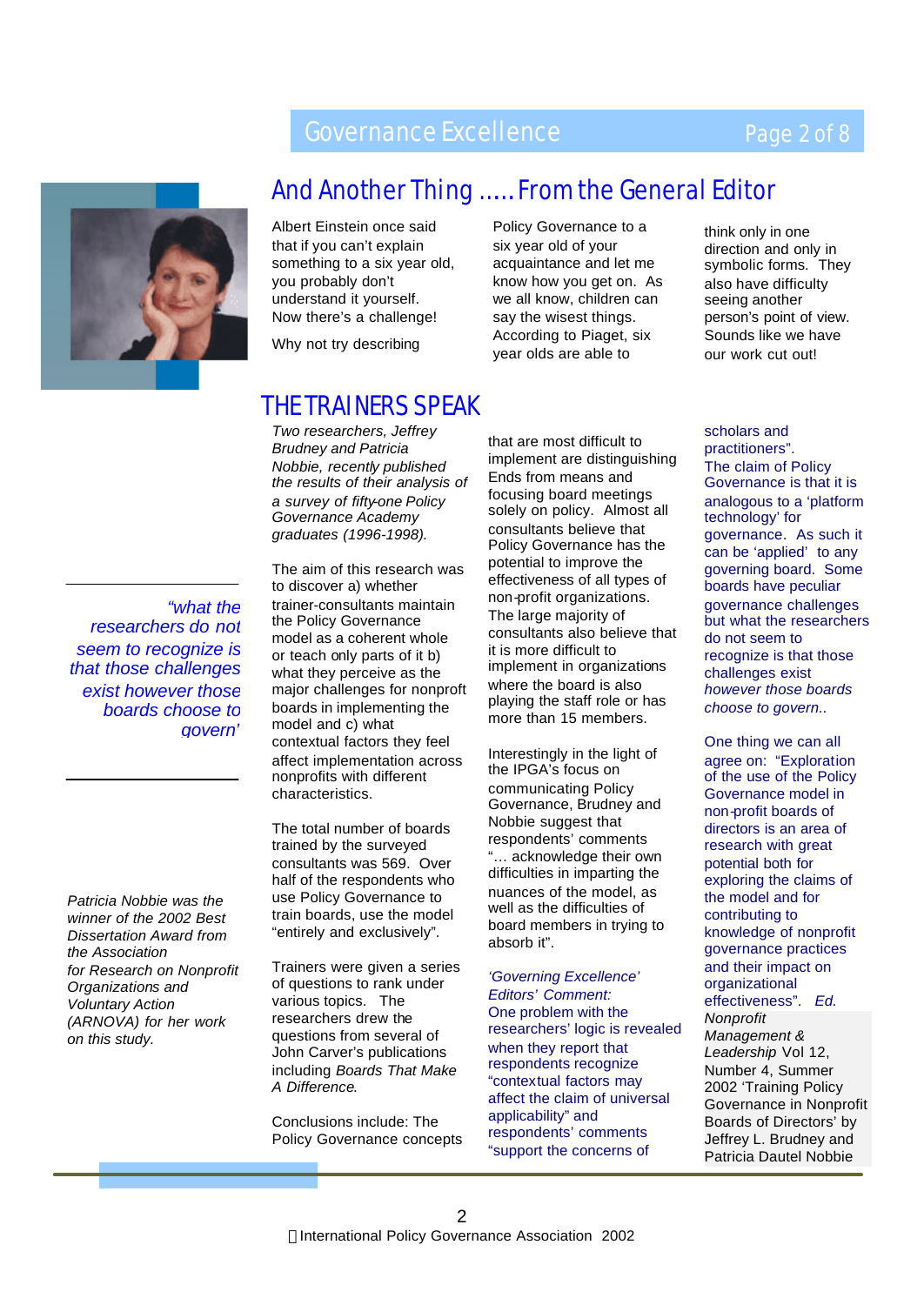## Page 3 of 8 Governance Excellence

## WHEN CRISIS STRIKES

*Anyone who has been around Policy Governance for a while knows that boards often drop the ball when crises hit. What we may not think about enough is the cost. Here is the story of one organization that was hit by the worst imaginable crisis – September 11. The story is told anonymously to protect all involved, and is told from one staff person's perspective.*

*"* It took my organization one full year to develop policies in the three Policy Governance means quadrants. Our board and CEO did it all themselves using 'Reinventing Your Board' and then spent a further year developing Ends policies.

It was hard work but it really helped clarify the heart of what our organization is about and everyone's roles. Monitoring reports were being produced to schedule, our organization was prospering, things were much easier and more enjoyable and the board was devising a program to consider different strategic issues at each of its meetings. Then September 11<sup>th</sup> happened and, although none of our staff was killed, everything else was crushed and destroyed.

We had 20 staff but only 8 were in the building early that morning. We felt the building shake and knew it had been hit but it took a while for us to realize that we had to get out. It took a while to absorb the reality that things were so bad that there was no point in waiting for someone to come onto the P.A. system and tell us what to do.

We lost all the offices and equipment that our organization used to do its work and generate its revenue. We lost all of our records - our

entire history - everything was gone. Many of the staff suffered deep psychological trauma. Everyone's reaction, including the board's, was panic and fright.

Yet almost immediately the CEO and staff began pulling things together. The CEO diverted mail to his home and asked all the staff to get equipped so that they could operate by phone and email from their homes. Our auditors particularly helped us locate copies of some critical documentation. The search for temporary premises for staff and programs got underway. We actually held our first program in new temporary premises in October.

*"It took a while to absorb the reality that things were so bad that there was no point in waiting for someone to come onto the P.A. system and tell us what to do."*

But board members were not there to witness what staff were dealing with as they began their efforts to recoup some semblance of organization. Afraid that the organization could not survive, some board members were having sleepless nights worrying about everything. It was also difficult for the board because they couldn't have the kind of information and response from staff that they normally did.

It wasn't long before the board put its policies to one side, rolled up its sleeves and starting managing

things directly. The board would say that they had no option.*"*

### **COMMENTARY**

*When well-intentioned board members 'jump in' to rescue staff it is often interpreted by the staff as a lack of confidence in their ability to get things back on track within the board's policy framework.* 

*During times of crisis, we need board members to concentrate more on governance not less. Organizations in crisis need people who are on their side but remain above the fray. Staff need to be imbued with trust, confidence, and even gratitude for what they are going through. In crises, Policy Governance boards can be role models for calm and belief in the future. They can engage in board-owner communication – assuring owners of the board's confidence in the future and desire to continue to dialogue with them about it. They can take the opportunity to start all over in considering what they want the organization to produce for whom and at what cost over the next 3-5years. What might we want to do differently if we were to start again from scratch?* 

*A board can do so much of value when it is truly governing and staff can do so much of value when they are truly allowed to do the managing. Ultimately the board's policies should be the foundations that see an organization through any crisis. Ed.*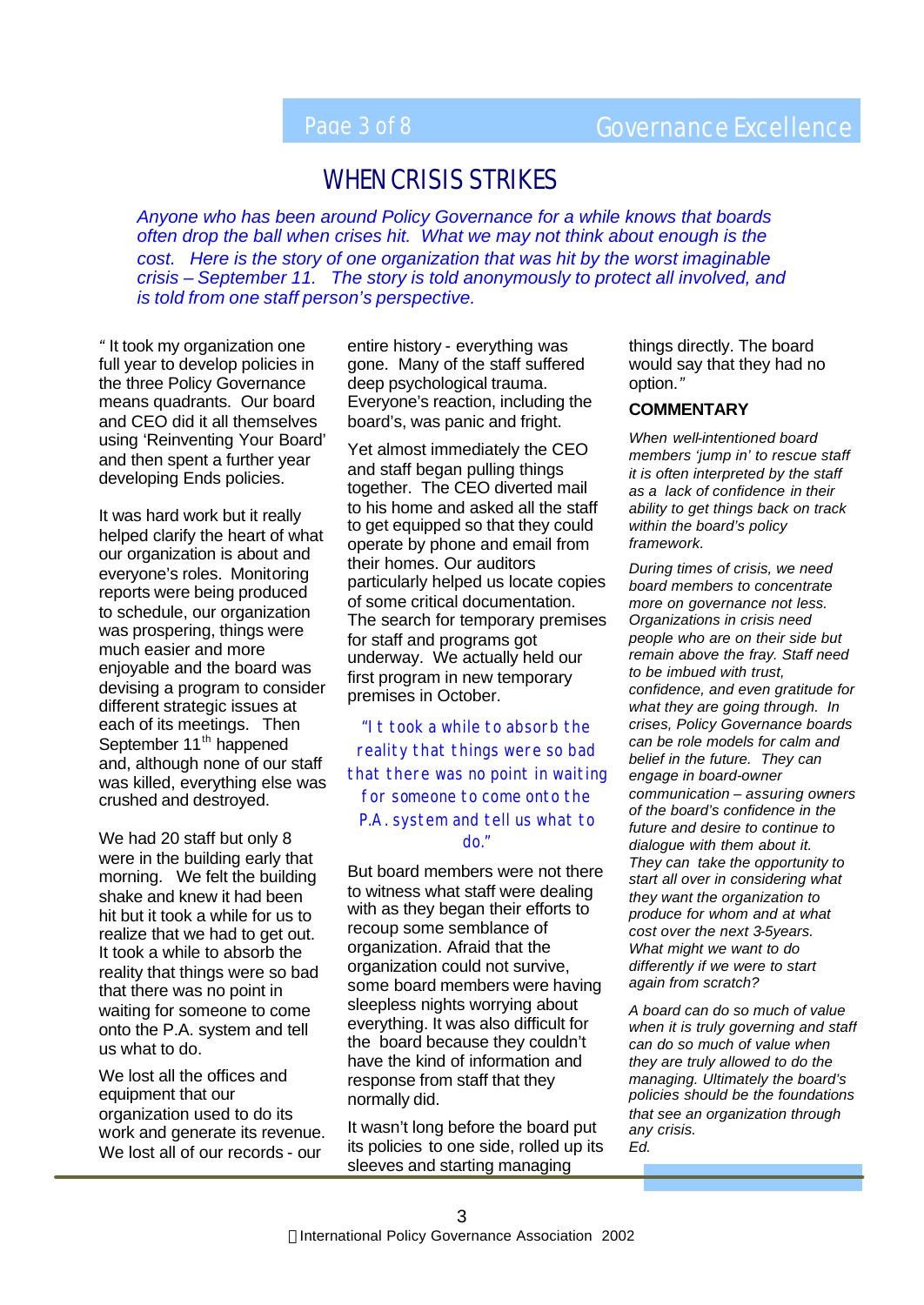## Page 4 of 8 Governance Excellence

## Analogies That Communicate – The "Best Ball"

*Stephanie Corcoran, President of the Real Estate Board of Greater Vancouver tells of a good day on the golf course that lead to some interesting thoughts on Policy Governance.* 





A golf tournament provided relaxation and team-building at our annual board retreat this summer in British Columbia's beautiful Fraser Valley.

Directors were divided into mini-teams of four and, as we had several new board members, we deliberately created the teams to reflect a mix of experience at our board table as well as with a golf club. Several participants had never before hit a single golf ball!

To add some more fun and learning into the mix one of the prizes was for the team that could draw the best comparison between playing golf and practicing Policy Governance.

I recall suggesting that, as a new Director or a novice golfer, implementing Policy Governance is awkward, much like taking a swing with an unwieldy golf club.

Experienced Directors have greater familiarity with the organization's Policy Manual and, for them, working through an issue is much like selecting the best club or policy for the situation.

Each player hits their shot, the team decides which ball is the best shot and they continue to play out the hole. With Policy Governance, each director gives every issue the benefit of their individual best shot. But the shot that gets into the Board's policy manual, and then becomes the whole team's best shot, is the one that everyone agrees is the "best of the best."

With a Scramble or Best Ball format, no player is left alone to play the whole game. As a team, the more experienced players can help the inexperienced which adds to their enjoyment of the game to playing golf. and also helps to speed up the learning curve.

The decision making process is inclusive as everyone participates in making the decision (hitting the ball) and thus the understanding of the policy, or implementing the appropriate policy to the issue has more value. Also, no one is left on their own, it is a team effort.

No individual plays a great shot every time, but by playing "best ball" a team can top every individual's performance. If we want excellent board decisions we don't want "lowest common denominator" decisions we want "best ball decisions". Policy Governance creates the discipline that makes this possible.

Now when we make a decision we are clear that it is our team's "best ball"

*Stephanie Corcoran can be reached at:* 604-263-2823 or scorcora@rebgv.bc.ca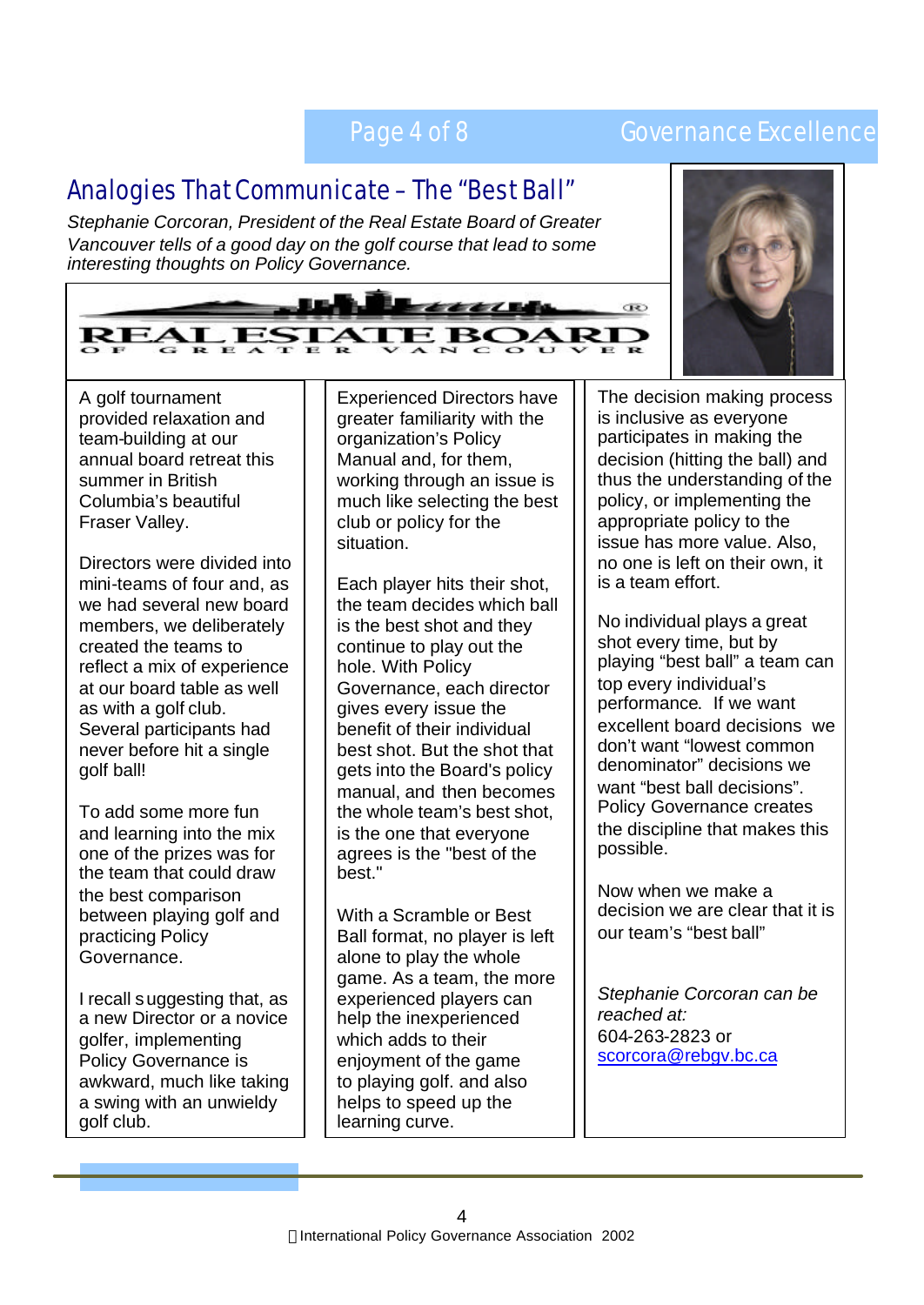## Page 5 of 8 Governance Excellence



## **HOT TIP!! THE 'TOUGH AND EASY' GOVERNANCE QUIZ**

from Susan Rogers

I use this 'self-marking' quiz as a handout towards the beginning of a workshop day when I am introducing a board to Policy Governance. I customize it to suit each organization. I find that it stimulates participants' interest early on and, in a non-threatening way, helps adult learners identify their knowledge gaps. When completed, reviewed and returned to at the end of the day, it reinforces what they have learned and helps me to assess whether or not I have achieved the learning outcomes I am looking for.

The quiz is comprised of  $10 - 15$  'open-ended' questions such as:

- 1. What is 'governance'?
- 2. To whom is the board accountable and for what?
- 3. How does a board measure its progress in governance?
- 4. What is the primary cause of poor governance performance?
- 5. What are the three 'job products' of a board that it cannot delegate to anyone else?

I start by giving participants about 20 minutes to complete as much of the quiz as possible and encourage everyone to cheat (work together, use the handouts I have provided etc.). I also ask board members to draw their current organizational chart … always interesting!

A good portion of my day is then spent helping participants learn and understand the right answers…and make connections to their own organization's needs. Regardless of the level of sophistication of the board or the size of the organization, workshop evaluations consistently show high ratings for the quiz and huge 'ah ha' learning moments as a result of it.

**Susan Rogers is a Policy Governance® consultant based in Winnipeg, Manitoba, Canada. Phone: (204) 284 3388 Fax: (204) 284 3533 Email: susan@rogersleadership.ca Website: www.RogersLeadership.ca**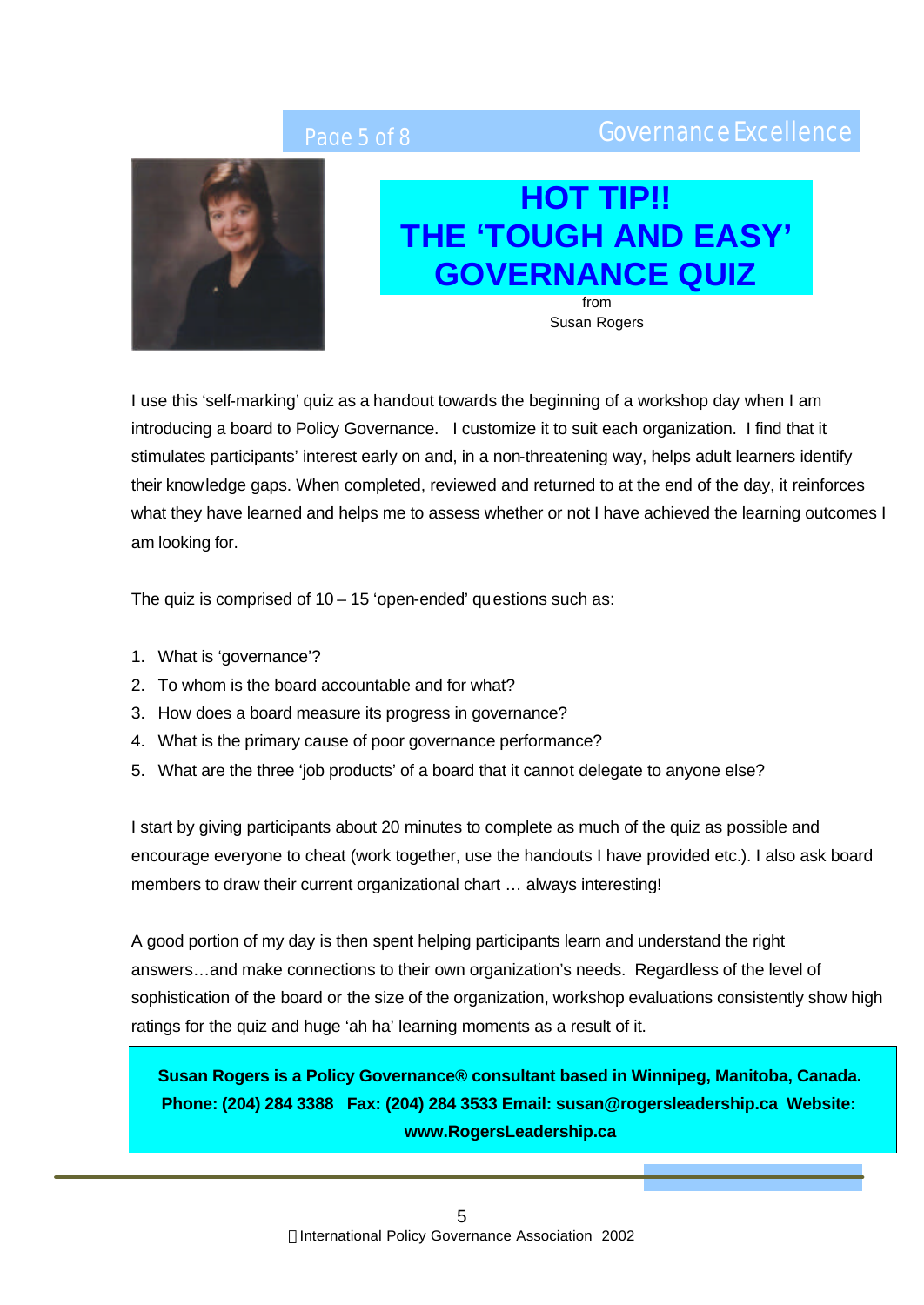

In early October 2002 the Manitoba Quality Network (QNET) put on two one-day **Policy** Governance seminars led by Miriam Carver*.*  Governing Excellence (GE) asked Miriam to tell us more.

### **MANITOBANS GET THE MESSAGE**

GE: Why did QNET decide to put on the seminar?

> **MC**: QNET aims to help their members be proficient at what they do. Usually they focus on management and service delivery but they are now seeing governance as a priority too and some of their board members knew about Policy Governance from previous experience. It worked out very well because, although they initially advertised one day, it was so over-subscribed that they ended up doing two.

GE: I understand that there were around 200 people at each day. What do you think created such a high level of interest?

> **MC:** It was an unusually broad audience with organizations from every sector – health, social service organizations, utilities, credit unions and private corporations. Policy Governance is definitely becoming better known and corporate scandals are helping to focus everyone's minds.

GE: How was it dealing with such a mixture of participants?

> **MC:** It's always interesting to see how surprised corporate people are by the idea that the CEO is the servant of the board rather than vice versa – otherwise the reactions are much the same. People also had a varying amount of existing knowledge – some were practicing Policy Governance and others knew nothing at all.

GE: What do you see as the typical barriers to learning?

> **MC:** Some people struggle with understanding why operational means need to be dealt with prohibitively. More people think that they understand the difference between Ends and means when they don't. One person got completely stuck on distinguishing owners from customers. Habit and vested interests are probably the biggest barriers. And some people just don't have the skills to use Policy Governance – we don't all have all of the skills for everything.

GE: What has experience taught you about communicating Policy Governance?

## Page 6 of 8 Governance Excellence

**MC:** More than anything, the need for incredible accuracy in the words we use. Allowing inexact shorthand phrases to creep in can undo all the learning. As in any education, repetition helps tremendously. I try to use the same definitions (for example of Ends and means) over and over but in different contexts. It is also vital to keep tying it all together, driving home the message that Policy Governance is a logical **whole**. The importance of this wholeness is that it enables the kind of control that has to go with accountability. Policy Governance is not just a bunch of rules.

GE: What about presentation style?

**MC:** Everyone has their own style and that's fine. I know visuals and analogies work well. Personally, I like to draw the circle diagram, mixing bowls etc. as I go along. I don't like using PowerPoint, I think people tend to skip ahead and not concentrate on what is being talked about. But, as long as we are all absolutely wedded to accuracy I see no limit to the presentation styles that could be developed.

GE: Thank you very much Miriam. Any last thought to pass on from your public seminar experience?

> MC: Yes, I would like to mention the idea of clients opening up their introductory workshops to other organizations in their area. It doesn't take much more time or trouble for presenters and if clients charge a fee, they can not only reduce the cost of the presentation but maybe even raise funds that will help cover their implementation costs.

Ed.

### *Susan Rogers of ROGERS Leadership Consulting was a sponsor of this seminar and adds the following thoughts.*

QNET marketed the seminar well (web-site, newspaper, sponsors and promotional partners). I think that about 20% of attendees were folks...entire boards in several cases... from my client organizations that I encouraged to attend. Plus there's been a hot bed of interest in PG in Manitoba since John Carver came here in the very early 90's. We are a province that always has been a bit contrary and first to embrace new things. I think it has something to do with our manageable size of 1.1 million folks, most of whom (700,000) live in Winnipeg and the fact that we are an entrepreneurial province (for example, 96% of businesses here have 4 employees or less).

Funnily enough, a small NGO from B.C. won my door prize ...and a number of folks had driven up from North and South Dakota as well! Winnipeg certainly isn't inundated with high profile educational events either...we're more focussed on the 'arts'. So probably a combination of factors worked together on this one.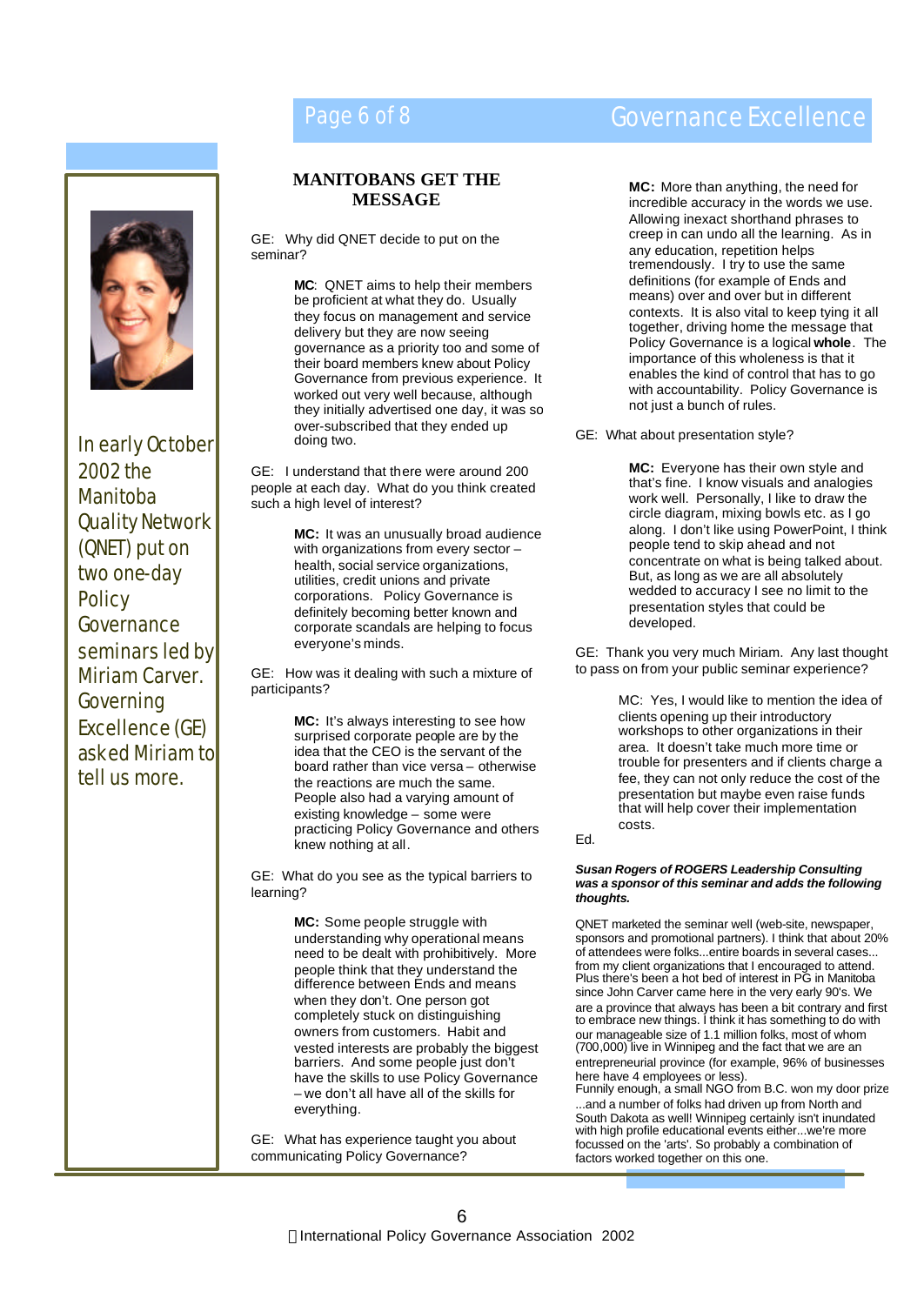## Page 7 of 8 Governance Excellence

## FROM THE CEO

## **Building the Foundation for the Future IPGA – Where Are We?**

A year has flown by since I became CEO. It has been a year of learning – learning about what it will take to serve the needs of members, have IPGA be successful in transforming how organizations relate to governance and having Policy Governance® be fully recognized as the valuable tool it is. It has also been a year of building on what we have learned, building the footings and the initial foundation for what IPGA will be in 5, 10, 20+ years. To date, we have created a solid foundation for IPGA's membership, for both the current 45 and the future multitude I anticipate we will attract. Today, IPGA provides members with reasonable benefits, but I see we have much work to do to expand our offerings to members, especially for our current and future organizational members – members that I see being the largest segment of the future IPGA member base.

Also, over this past year, we have created a foundation for achieving IPGA's Ends. Here, as well, we still have much to do. I see a significant gap between what we are now and what we will need to be. I am currently working with other members creating the future IPGA, which I anticipate will begin to unfold throughout 2003. As I wrote in an earlier email to members, I envision dual organizational structures to address the needs of IPGA's members as well as be a causal force in achieving other elements of the Ends.

I see an institute providing out of the box thinking, creating a widespread acceptance of owneraccountable governance. I see the work of the institute breaking down the barriers that currently exist between proponents of Policy Governance and those who support other approaches to having boards govern. Dismantling these barriers and joint, cooperative efforts will be important steps for IPGA making the maximum impact that is possible.

### "I see an institute providing out of the box thinking, creating a

## widespread acceptance of owneraccountable governance."

Another role of the institute will be to conduct research into what is needed to have Policy Governance successfully implemented and operated from over time – not only by boards that are formally trained by professional consultants but also by those that implement Policy Governance on their own.

I also see the difficulties that are experienced by boards, especially those not trained by Policy Governance trained persons, as barriers to having widespread acceptance and use of Policy Governance. In addition, the institute will be instrumental in assuring that organizations, boards and consultants have the tools and information they need to support their efforts as well as assuring the availability of any additional trainings or education needed to supplement the current and future offerings of Carver Governance Design.



I foresee the IPGA and the institute becoming a recognized, respected and major participant in the area of organizational governance. In becoming this, our major (but not the only) focus will be in the corporate environment. John Carver and Caroline Oliver's recent book titled *Corporate Boards That Create Value* provides a valuable reference for working with corporate boards. Shifting the paradigm of governance in the corporate environment and having examples where Policy Governance has successfully made a difference for corporations will quickly impact the view and acceptance of Policy Governance in other sectors and with the publicat-large.

When will this occur? As I mentioned earlier, I am working with others in creating organizational and staffing plans and the framework required for seeking major funding. While existing efforts will continue in all areas, being fully staffed will be required to make the impact we intend to and are committed to make. The board and I are working on raising the funds critical to creating our future. I will continue to keep members informed of progress in all of these areas.